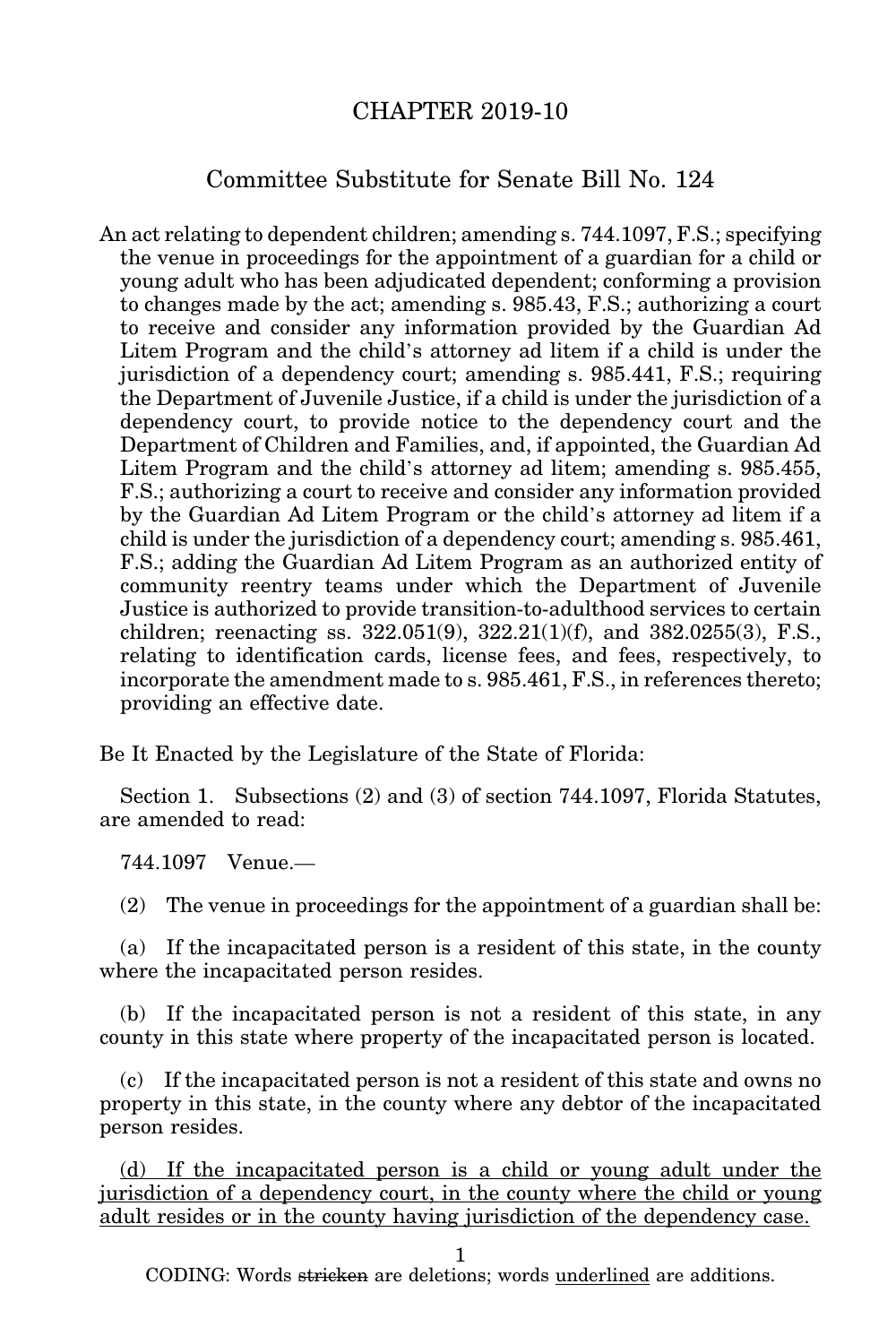(3) When the residence of an incapacitated person is changed to another county, the guardian shall petition to have the venue of the guardianship changed to the county of the acquired residence, except in cases where venue was established under paragraph  $(2)(d)$  or as provided in s. 744.1098.

Section 2. Subsection (2) of section 985.43, Florida Statutes, is amended to read:

985.43 Predisposition reports; other evaluations.—

(2) The court shall consider the child's entire assessment and predisposition report and shall review the records of earlier judicial proceedings before <del>prior to</del> making a final disposition of the case. If the child is under the jurisdiction of a dependency court, the court may receive and consider any information provided by the Guardian Ad Litem Program and the child's attorney ad litem, if appointed. The court may, by order, require additional evaluations and studies to be performed by the department; the county school system; or any social, psychological, or psychiatric agency of the state. The court shall order the educational needs assessment completed under s. 985.18(2) to be included in the assessment and predisposition report.

Section 3. Subsection (4) of section 985.441, Florida Statutes, is amended to read:

985.441 Commitment.—

(4) The department may transfer a child, when necessary to appropriately administer the child's commitment, from one facility or program to another facility or program operated, contracted, subcontracted, or designated by the department, including a postcommitment nonresidential conditional release program, except that the department may not transfer any child adjudicated solely for a misdemeanor to a residential program except as provided in subsection (2). The department shall notify the court that committed the child to the department and any attorney of record for the child, in writing, of its intent to transfer the child from a commitment facility or program to another facility or program of a higher or lower restrictiveness level. If the child is under the jurisdiction of a dependency court, the department shall also provide notice to the dependency court and the Department of Children and Families, and, if appointed, the Guardian Ad Litem Program and the child's attorney ad litem. The court that committed the child may agree to the transfer or may set a hearing to review the transfer. If the court does not respond within 10 days after receipt of the notice, the transfer of the child shall be deemed granted.

Section 4. Subsection (3) of section 985.455, Florida Statutes, is amended to read:

985.455 Other dispositional issues.—

(3) Any commitment of a delinquent child to the department must be for an indeterminate period of time, which may include periods of temporary

2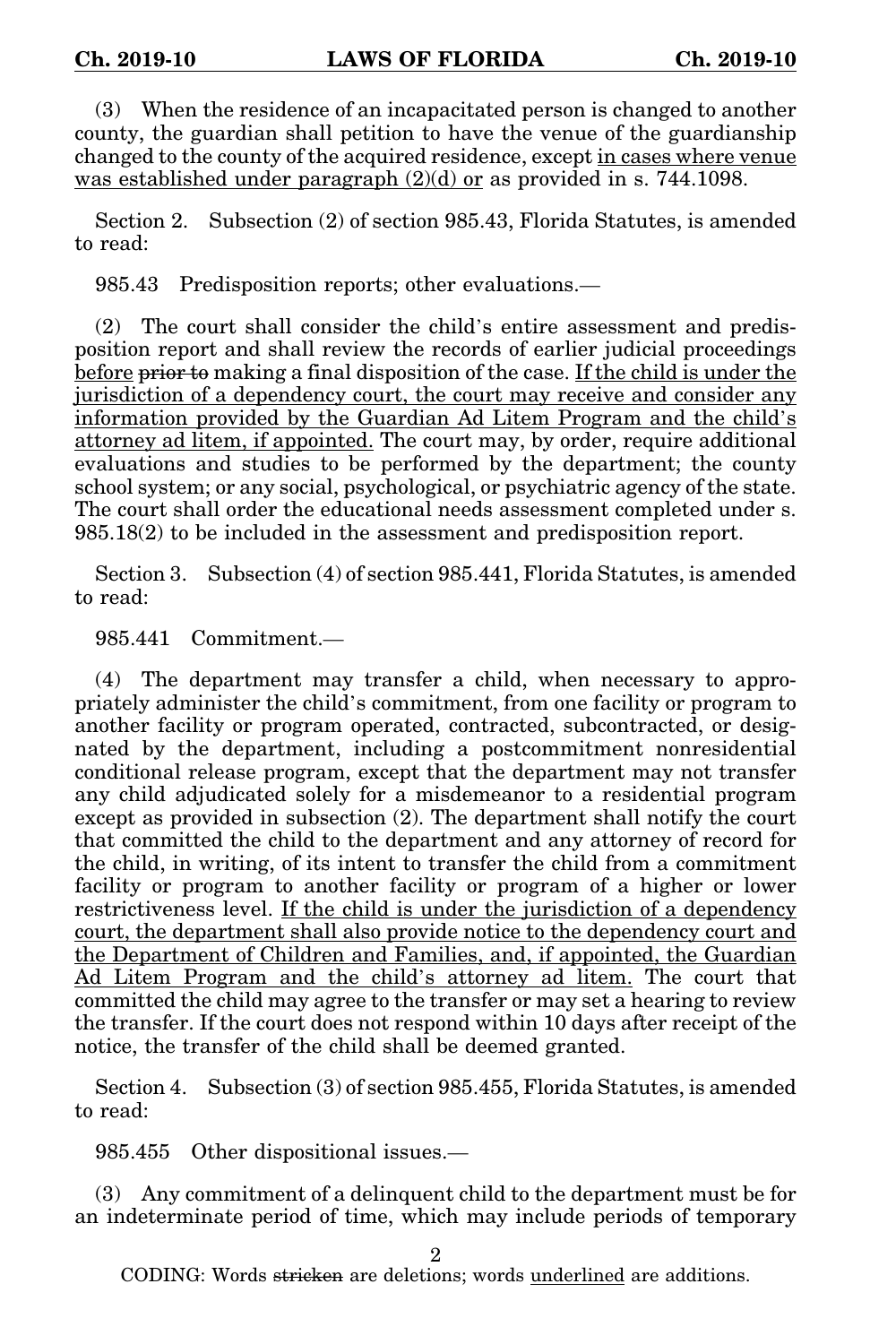release; however, the period of time may not exceed the maximum term of imprisonment that an adult may serve for the same offense, except that the duration of a minimum-risk nonresidential commitment for an offense that is a misdemeanor of the second degree, or is equivalent to a misdemeanor of the second degree, may be for a period not to exceed 6 months. The duration of the child's placement in a commitment program of any restrictiveness level shall be based on objective performance-based treatment planning. The child's treatment plan progress and adjustment-related issues shall be reported to the court quarterly, unless the court requests monthly reports. If the child is under the jurisdiction of a dependency court, the court may receive and consider any information provided by the Guardian Ad Litem Program or the child's attorney ad litem, if appointed. The child's length of stay in a commitment program may be extended if the child fails to comply with or participate in treatment activities. The child's length of stay in the program shall not be extended for purposes of sanction or punishment. Any temporary release from such program must be approved by the court. Any child so committed may be discharged from institutional confinement or a program upon the direction of the department with the concurrence of the court. The child's treatment plan progress and adjustment-related issues must be communicated to the court at the time the department requests the court to consider releasing the child from the commitment program. The department shall give the court that committed the child to the department reasonable notice, in writing, of its desire to discharge the child from a commitment facility. The court that committed the child may thereafter accept or reject the request. If the court does not respond within 10 days after receipt of the notice, the request of the department shall be deemed granted. This section does not limit the department's authority to revoke a child's temporary release status and return the child to a commitment facility for any violation of the terms and conditions of the temporary release.

Section 5. Paragraph (b) of subsection (4) of section 985.461, Florida Statutes, is amended to read:

985.461 Transition to adulthood.—

(4) As part of the child's treatment plan, the department may provide transition-to-adulthood services to children released from residential commitment. To support participation in transition-to-adulthood services and subject to appropriation, the department may:

(b) Use community reentry teams to assist in the development of a list of age-appropriate activities and responsibilities to be incorporated in the child's written case plan for any youth who is under the custody or supervision of the department. Community reentry teams may include representatives from school districts, law enforcement, workforce development services, community-based service providers, the Guardian Ad Litem Program, and the youth's family. Such community reentry teams must be created within existing resources provided to the department. Activities may include, but are not limited to, life skills training, including training to develop banking and budgeting skills, interviewing and career planning

3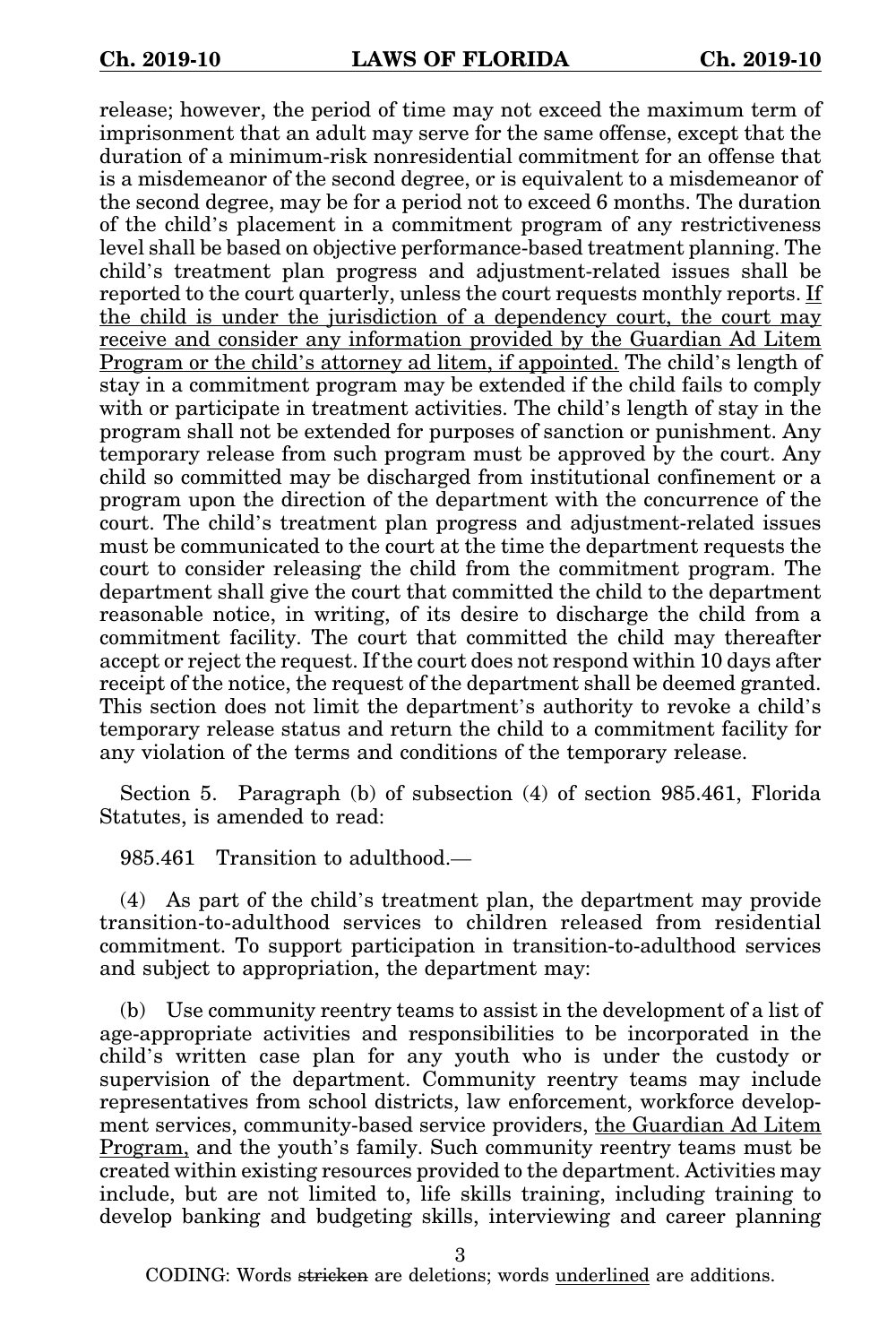skills, parenting skills, personal health management, and time management or organizational skills; educational support; employment training; and counseling.

Section 6. For the purpose of incorporating the amendment made by this act to section 985.461, Florida Statutes, in a reference thereto, subsection (9) of section 322.051, Florida Statutes, is reenacted to read:

322.051 Identification cards.—

(9) Notwithstanding any other provision of this section or s. 322.21 to the contrary, the department shall issue or renew a card at no charge to a person who presents evidence satisfactory to the department that he or she is homeless as defined in s.  $414.0252(7)$ , to a juvenile offender who is in the custody or under the supervision of the Department of Juvenile Justice and receiving services pursuant to s. 985.461, to an inmate receiving a card issued pursuant to s. 944.605(7), or, if necessary, to an inmate receiving a replacement card if the department determines that he or she has a valid state identification card. If the replacement state identification card is scheduled to expire within 6 months, the department may also issue a temporary permit valid for at least 6 months after the release date. The department's mobile issuing units shall process the identification cards for juvenile offenders and inmates at no charge, as provided by s. 944.605 (7)(a) and (b).

Section 7. For the purpose of incorporating the amendment made by this act to section 985.461, Florida Statutes, in a reference thereto, paragraph (f) of subsection (1) of section 322.21, Florida Statutes, is reenacted to read:

322.21 License fees; procedure for handling and collecting fees.—

(1) Except as otherwise provided herein, the fee for:

(f) An original, renewal, or replacement identification card issued pursuant to s. 322.051 is \$25, except that an applicant who presents evidence satisfactory to the department that he or she is homeless as defined in s. 414.0252(7); his or her annual income is at or below 100 percent of the federal poverty level; or he or she is a juvenile offender who is in the custody or under the supervision of the Department of Juvenile Justice, is receiving services pursuant to s. 985.461, and whose identification card is issued by the department's mobile issuing units is exempt from such fee. Funds collected from fees for original, renewal, or replacement identification cards shall be distributed as follows:

1. For an original identification card issued pursuant to s. 322.051, the fee shall be deposited into the General Revenue Fund.

2. For a renewal identification card issued pursuant to s. 322.051, \$6 shall be deposited into the Highway Safety Operating Trust Fund, and \$19 shall be deposited into the General Revenue Fund.

4